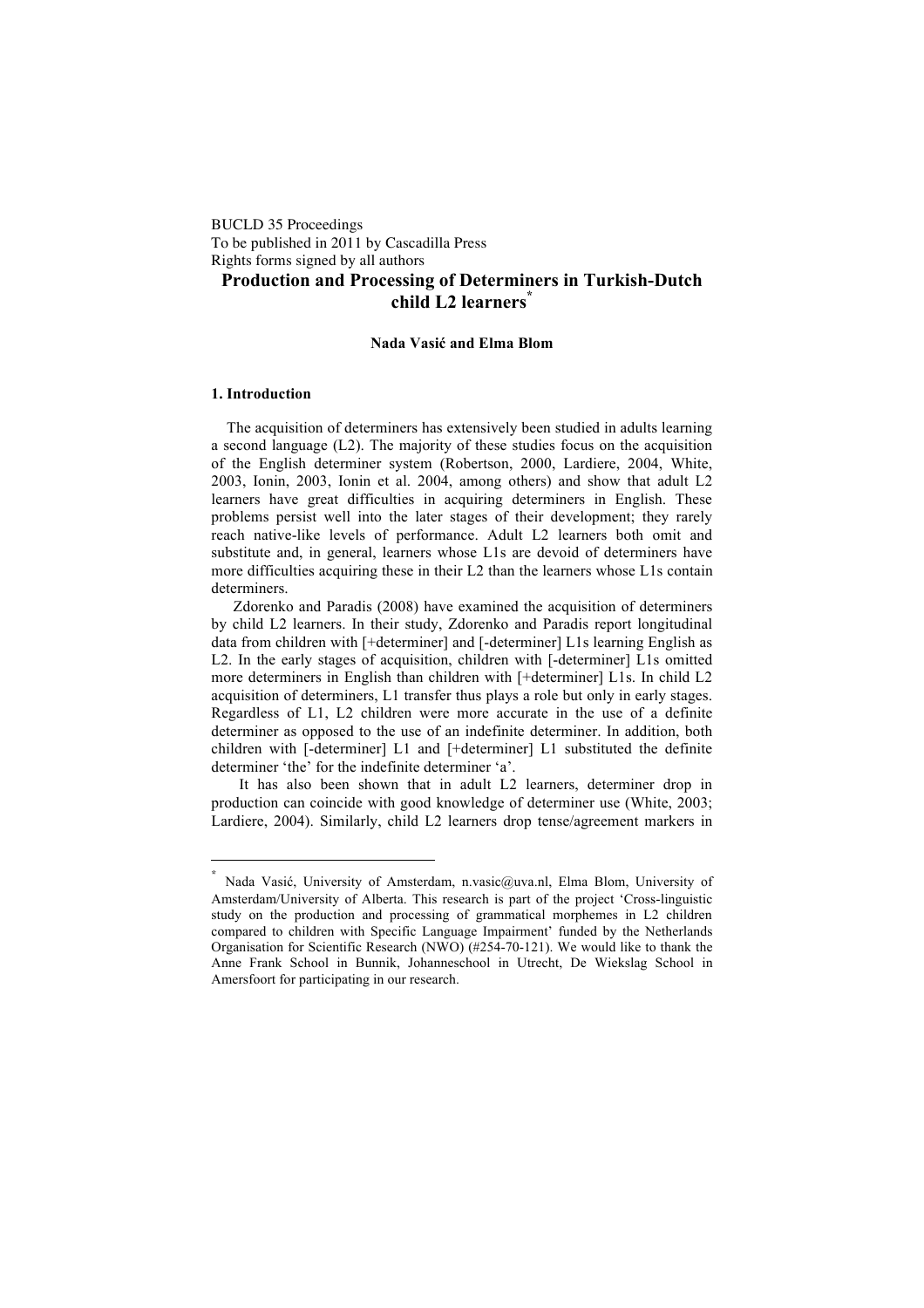production but also show a good knowledge of these markers in an off-line grammaticality judgement task (Ionin & Wexler, 2002; Paradis et al. 2008). These studies refer to the Missing Surface Inflection Hypothesis (MSIH) (Haznedar & Schwartz, 1997; White & Prévost, 2000; Prévost, 2003) in order to explain the discrepancy between the findings from speech production and judgment data. According to the MSIH, the omission errors are the result of a mapping problem at the lexicon-syntax interface. L2 children do not lack knowledge of functional categories neither at the syntactic nor at the lexical level, but they occasionally insert an underspecified default morpheme due to communication pressures. In the case of determiners this is a zero morpheme, which is inserted in a fully specified syntactic position.

On the basis of the above-mentioned findings we conclude that omissions of functional morphemes in L2 child production do not necessarily indicate a lack of knowledge. Therefore, the main aim of our study is to investigate whether knowledge of determiners is intact in L2 children who omit these elements in speech production. We examined children of Turkish immigrants learning Dutch as their L2 and focused primarily on errors of omission. We did so by comparing production to processing in the same cohort of children. If the omission errors in production reflect a lack of grammatical knowledge of these features, then we expect L2 children to fail in distinguishing between ungrammatical contexts with a determiner omitted versus a grammatical context with a determiner realised. Our secondary goal is to take a closer look at errors in production. Given the MISH, it is expected that omission errors should occur only occasionally and that substitution errors should hardly ever occur.

#### **2. Determiners in Dutch and Turkish**

Dutch has a two-way determiner system as it has both definite (*de/het*) and indefinite (*een)* determiners: definite *de* is used with common gender nouns and definite *het* with neuter gender nouns. Similar to English, Dutch nouns can appear in an argument position both bare and preceded by a determiner (Nominal Mapping Parameter, Chierchia, 1998a, 1998b). When a singular count noun is used, the determiner is obligatory in order to turn the noun into an argument. There are, however, contexts in which bare nouns are grammatical in Dutch; these are mass nouns and plural indefinites. We focus on determiners preceding a singular count noun precisely because they appear in the obligatory contexts and their omission results in ungrammaticality (but see Avrutin (1999, 2004) for an analysis of determiner use in terms of discourse constraints).

In contrast to Dutch, Turkish does not have definite determiners but marks definiteness with the accusative case (Lewis, 2000). The numeral *bir* may be used as an indefinite determiner. Because Turkish can, in principle, be treated as

 $\frac{1}{1}$  $<sup>1</sup>$  For the purpose of this paper we do not discuss the discourse/semantic properties of the</sup> contexts determiners are realised in. We do however control the contexts of our experimental sentences.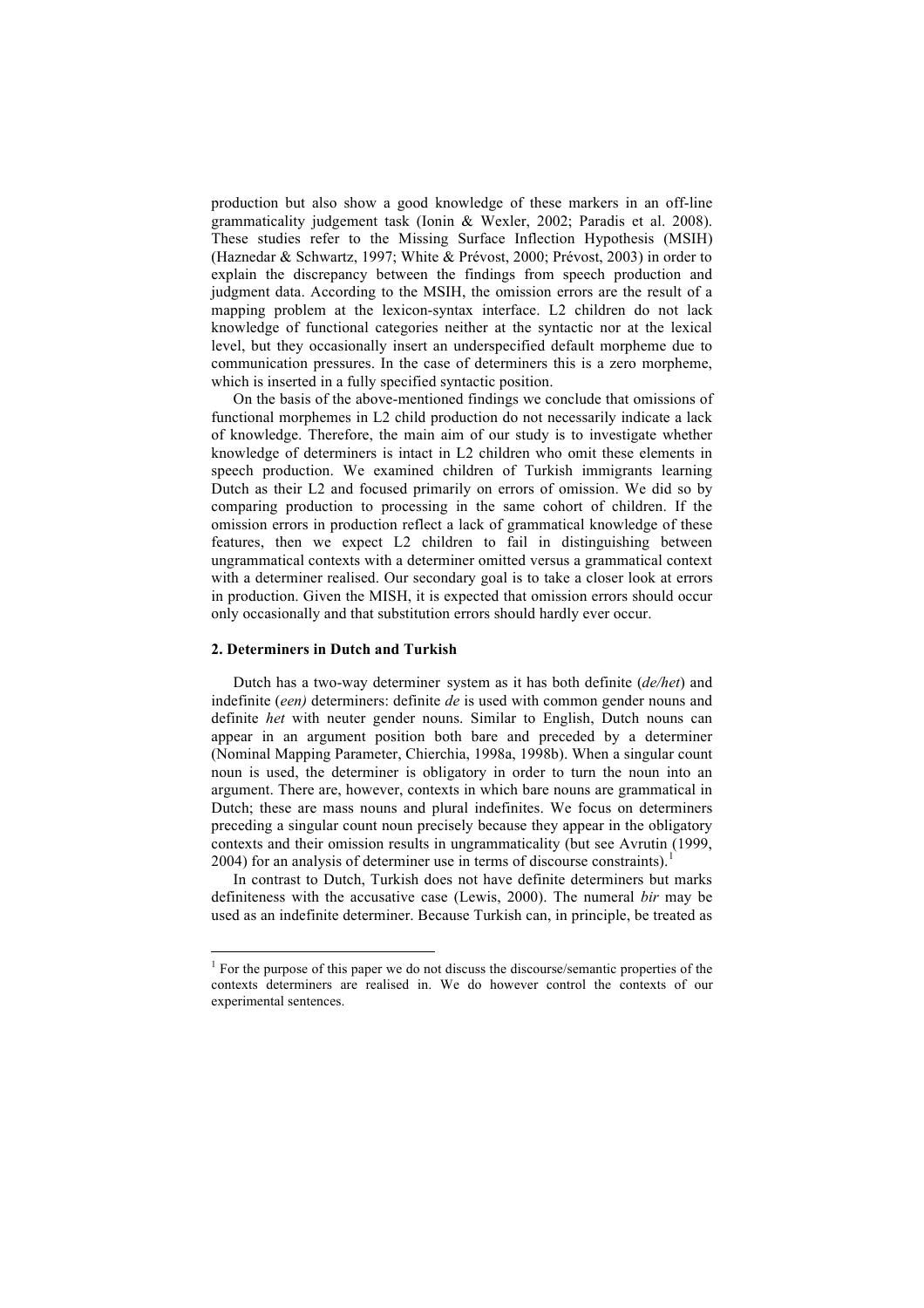[-determiner] language, the children tested in our study may have dropped determiners in early stages of acquisition due to effects of L1 transfer (Zdorenko & Paradis, 2008). However, at the time of testing, the participating children were well beyond this stage (see section 4.1), hence, effects of transfer, if any, are expected to be minimal.

### **3. Research questions**

First, we address the issue of (a)symmetry between production and processing in order to identify the underlying cause of errors in production. Do L2 children omit determiners in obligatory contexts in speech production? Consequently, do the same children notice that determiners are omitted in obligatory contexts while listening to these contexts? Second, we look more closely at the error patterns of L2 children in production: do children who omit determiners do so only occasionally and do they only omit or also substitute determiners in obligatory contexts? To investigate whether any patterns in the data may arise from factors related to L2 acquisition, we compare the L2 group with L1 children in order to check for between-group differences.

#### **4. Experiment 4.1. Participants**

We tested 21 bilingual Turkish-Dutch children with ages between 6:3 to 9:0 months (mean age 7;7) and 17 monolingual Dutch children with ages between 5;0 and 5;11 months (mean age 5;5). All participants came from the western part of the Netherlands (Randstad); the L2 children predominantly use Turkish at home, however, they have also been exposed to Dutch at home with variable intensity. The L1 and L2 groups were comparable in length of exposure to Dutch and had similar scores on standardized tests for Dutch receptive grammar and vocabulary (*Taaltoets Alle Kinderen*, Verhoeven & Vermeer, 2001). Almost all L2 children ( $N=18$  for receptive grammar;  $N=17$  for receptive vocabulary) scored below monolingual norms for their age group but we found no betweengroup differences when we compared L2 children with younger L1 group (receptive grammar:  $t=1.079$ ,  $df=37$ ,  $p=0.287$ ; receptive vocabulary:  $t=1.444$ , *df*=37, *p*=0.156).

## **4.2. Materials and procedure 4.2.1 Processing task**

In order to test children's sensitivity to grammaticality we used an online non-demanding self-paced listening procedure. In this task children listen to grammatical and ungrammatical sentences in an incremental fashion; they hear a segment and are instructed to press a button each time they are ready to hear the following segment of particular sentence. The time that elapses from the moment a segment begins to the moment a child presses a button to hear the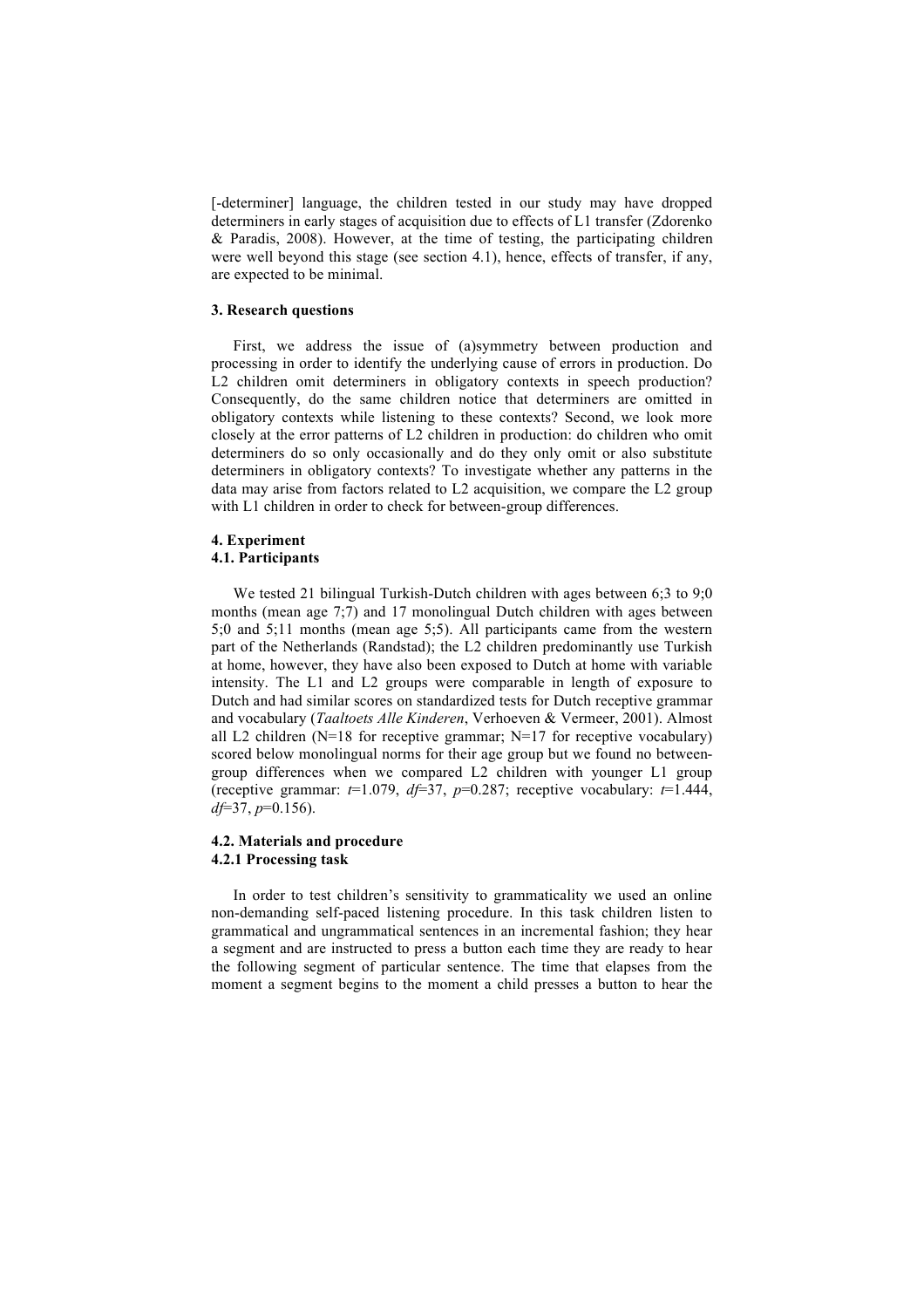next segment is recorded and is taken to reflect the speed of processing. Children are expected to take longer to press, i.e. exhibit longer reaction times (RTs) when what they are hearing is in conflict with their internal grammatical representation of the structure that is being processed (Marinis, 2010).

The experiment was programmed and administered using the E-prime software (Schneider, Eschmann & Zuccolotto, 2002). The experimental materials were stories about animals and individuals engaging in different activities. At the beginning of each trial, children heard a context setting lead-in sentence as a whole and saw a picture supporting this context introducing the participants (animals or a persons) or objects, and the critical sentence. This was followed by the critical sentence, which was segmented into phrases. Children were instructed to press the response button of the E-prime box as fast as possible in order to move from one sound segment to another and hear the complete experimental sentence.

Examples in (1) illustrate the grammatical and ungrammatical sentences in the two experimental conditions. In the definite condition the critical noun was in the object position of the second sentence and it was already introduced in the discourse. In the indefinite condition it was an entity new to discourse, again in the object position of the second sentence. All nouns were selected on the basis of familiarity, which, in turn, was based on age of acquisition (Schlichting  $\&$ Lutje Spelberg, 2002; Damhuis, de Glopper, Boers & , Kienstra, 1992). We also controlled the gender of the nouns used; these were all common gender nouns, which require the definite determiner 'de'. Common gender is acquired early in both child L1 and child L2 Dutch, in contrast to neuter gender (Blom, Polišenská & Weerman, 2008; Cornips & Hulk, 2008; among others), and was chosen to avoid task difficulties due to problems with grammatical gender.

(1) a. Definite determiners:

Peter heeft een krant gekocht. Peter / leest / (**de**) krant / in zijn tuin / 's ochtends vroeg.

'*Peter has bought a newspaper. Peter / is reading / (the) newspaper / in his garden / early in the morning.*'

b. Indefinite determiner:

Dit is een voetballer. Een voetballer / heeft / (**een)** voetbal / in zijn sporttas/ na de training.

'*This is a football player. A football player / has / (a) ball / in his sport bag / after the training.'*

We recorded the grammatical version of each sentence and then spliced the determiner out of the sentence to create the ungrammatical sentence without the determiner. We did so in order to make sure that there was no acoustic difference between the critical segments with and without the determiner.

The experiment comprised 64 experimental trials (16 items per condition and each in grammatical and ungrammatical form) and 16 fillers, half of which were sentences with bare determiners in the object position and half with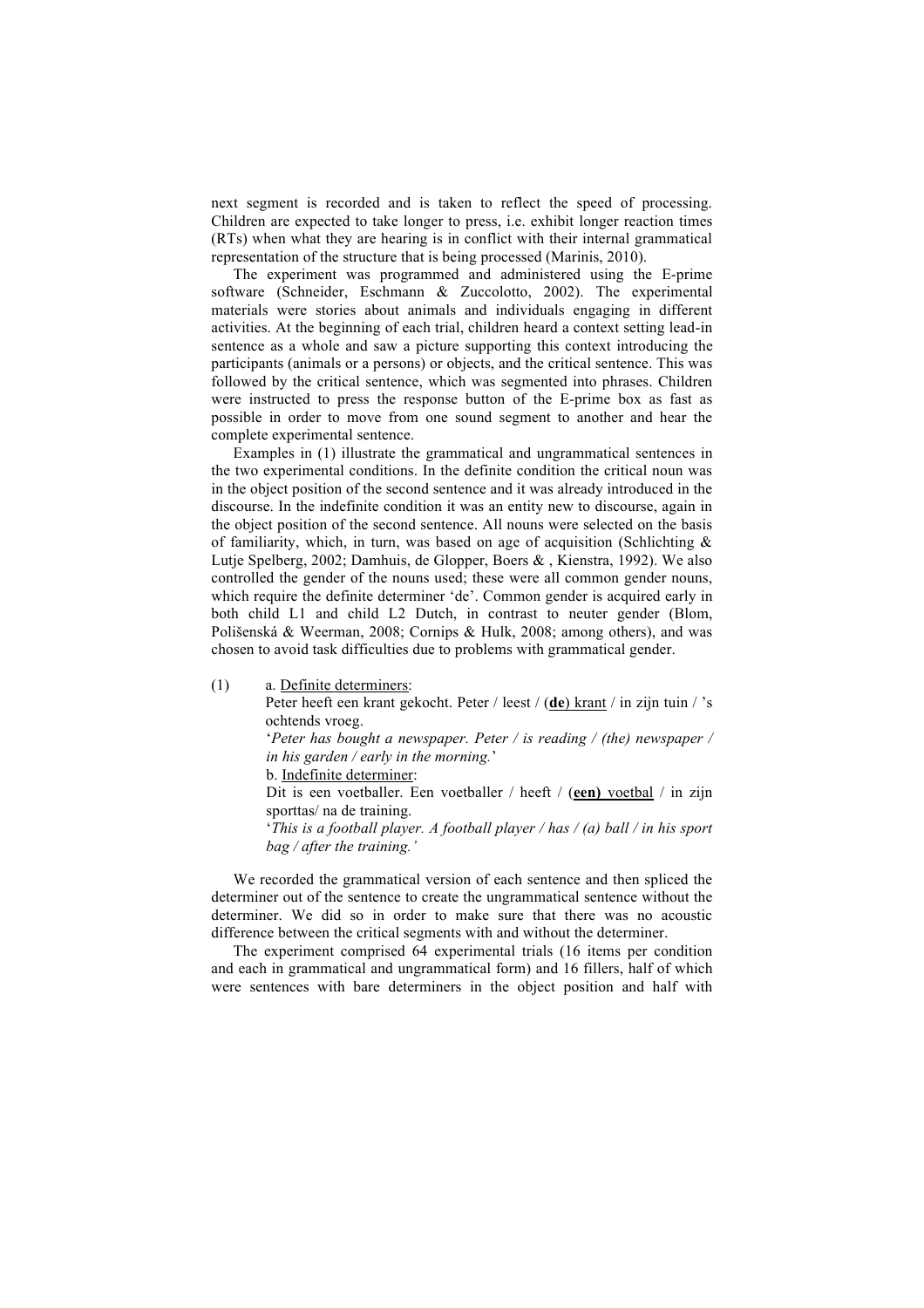subject-verb agreement errors. We used a single-case design, which means that each participant heard a grammatical and ungrammatical version of each sentence. The two versions were presented in separate sessions with a weekly interval between the sessions. The participants were all tested in a quiet room at their school. Each experimental session was preceded by a practice session, which could be repeated twice if necessary. None of the children failed to complete the practice session.

#### **4.2.2 Production task**

The test used to examine production was based on the subpart of the Diagnostic Evaluation of Language Variation (DELV) test battery (Seymour, Roeper, & de Villiers, 2003) tapping into the production of determiners in English. We adjusted the DELV test by adding more experimental items, by using sentence completion instead of asking a question and by eliciting a Prepositional Phrase (PP) as the response instead of a Determiner Phrase (DP). The full PPs were elicited in order to ensure that children would produce a determiner.<sup>2</sup>

Each experimental item consisted of two sentences. The first sentence was a context setting sentence and the second one was the critical sentence with the determiner in the object position in both definite and indefinite conditions. There were 16 items per experimental condition and a total of 32 experimental trials. The contexts and the nouns that were used in the production task were also used in the processing task in order to have comparable materials across the two modalities.

The two experimental conditions are exemplified in (2a) and (2b). Similar to the processing task, in the definite condition the elicited noun was an entity already introduced in the discourse and in the indefinite condition it was an entity new to discourse.

(1) a. Definite determiners :

Peter heeft een krant en een hoed gekocht. In één ding kan hij lezen. Peter kan lezen…. [in de krant].

'*Peter bought a newspaper and a hat. In one of those he can read. Peter can read… [in the newspaper.]*'

b. Indefinite determiners:

Denk eens aan een voetballer. Die voetbalt… [met een voetbal]. '*Think of a football player. He plays… [with a ball].'*

 $\frac{1}{2}$ <sup>2</sup> A set of materials eliciting DPs was pre-tested; children resolved to a strategy of giving the correct answer in the form of a noun only, i.e. they would omit determiners in all experimental items after successfully producing them in the training sessions. Therefore, we decided to adjust the materials so that full PPs containing the definite or indefinite determiner would be the expected response.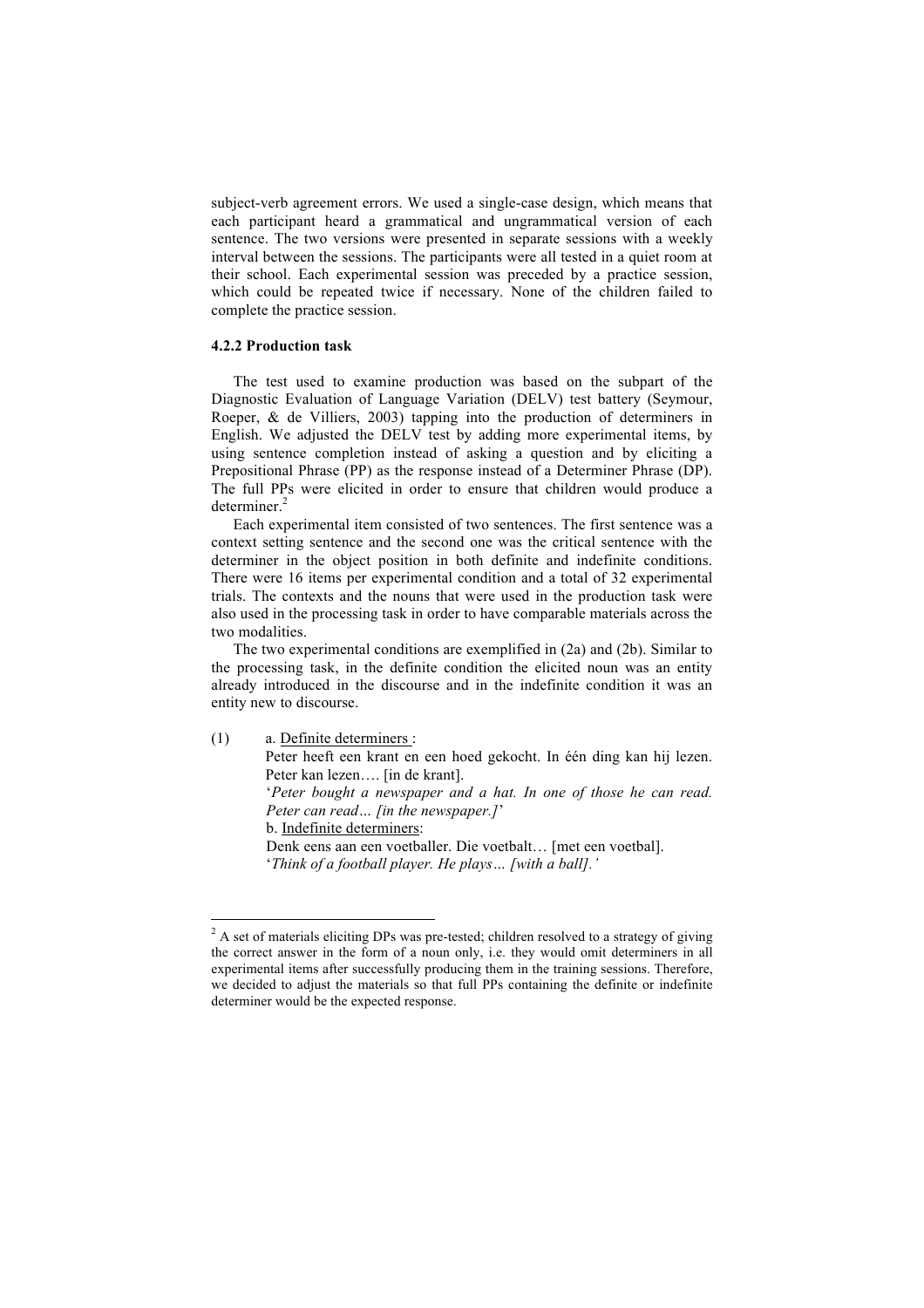## **4.3. Results 4.3.1. Processing**

In order to control for length differences between critical segments in the grammatical versus ungrammatical conditions we calculated the residual RTs by subtracting the actual length of the critical segments from the raw RTs.

We excluded all negative residual reaction times to make sure that children heard and processed the entire critical segment. Extreme values were calculated in SPSS statistics programme using the Analyze/Descriptives/Explore function; these were consequently removed from all conditions.

In order to obtain normality, the outliers were calculated per condition by adding up the mean residual time plus two times Standard Deviation (SD). These were then removed and replaced by the mean residual RT per condition. The total number of extreme values and outliers was 5% for L2 children and 4% for L1 children.

We also asked comprehension questions in order to make sure that children were attending to the task. We excluded children who scored less than 75% correct on comprehension questions assuming that these children were not listening to experimental sentences carefully enough. In the L2 group two children were excluded and in the L1 group one child was excluded on the basis of this criterion and another child was excluded because the output file created by the E-prime program was faulty.

In order to check whether L1 and L2 children were sensitive to omissions of definite and indefinite determiners residual RTs for the critical segment and the segment following the critical segment were entered into a repeated-measure ANOVA for each group separately with Grammaticality as the within-subjects factor in the analysis.

The analyses of segments prior and following the critical segment did not exhibit any significant difference, which is why we only report the results of the critical segment.

For both L1 and L2 groups a main effect of Grammaticality (L1 children emerged: F  $(2,7)$  =11.404, p < 0.003; L2 children: F  $(2,9)$  =64.939, p < 0.001). The residual RTs for the critical segment are exemplified in Table 1.

|                          | $L2$ group | L <sub>l</sub> group |
|--------------------------|------------|----------------------|
| Definite grammatical     | 446 (81)   | 525 (105)            |
| Definite ungrammatical   | 522 (76)   | 589 (110)            |
| Indefinite grammatical   | 441 (81)   |                      |
| Indefinite ungrammatical | 507 (96)   | 553 (123)            |

Table 1 – mean residual RTs (SD)

#### **4.3.2. Production**

Missing responses and excluded responses (pronoun, demonstrative) comprised 25% of the data. Occasionally, children used a different noun than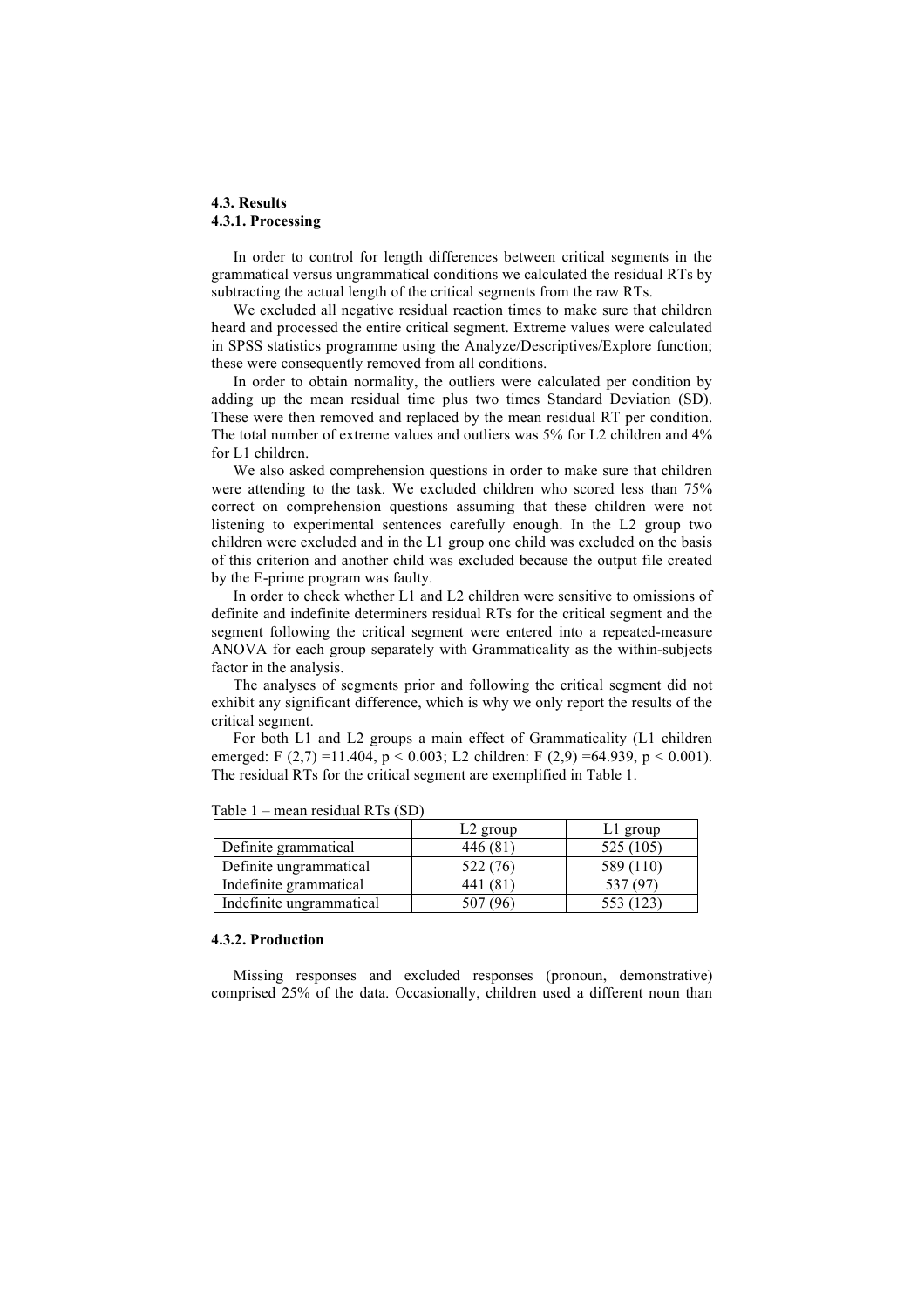the noun that was targeted; such responses were included, because they did not affect definiteness. Correct responses were responses in which children used definite and indefinite determiners in obligatory contexts. Incorrect responses consisted of omissions of determiners and substitutions of the determiner (i.e. 'de' instead of 'een' and vice versa).

There were more omission errors than substitution errors in both the L1 (omissions  $=23.6\%$ ; substitutions=6.5%) and L2 group (omissions=29.5%; substitutions  $=15\%$ ) when all data were taken together. Omissions were significantly more frequent than substitutions in the L1 group ( $t=2.532$ ,  $df=16$ , p<0.05; d=1.27), but not in the L2 group (t=-1.787, *df*=20, p=0.089). Recall that in processing children's sensitivity to omissions was tested. Therefore, in the first analysis, we did not take substitutions into account.<sup>3</sup>

The mean proportions of omissions (and standard deviations) in the L2 and L1 group overall and for each separate experimental condition are presented in Table 2. The statistical analysis indicated no between-group differences in overall omissions or in either of the conditions. The definite and indefinite determiners were dropped equally often in both experimental groups. The correlation between the drop of definite and indefinite determiners was significant in L2 children ( $r=0.59$ ,  $p<0.01$ ) but not in L1 children.

Table 2 – mean proportions of omissions (SD)

|            | L <sub>2</sub> group | $L1$ group |
|------------|----------------------|------------|
| Overall    | 0.35(0.30)           | 0.25(0.23) |
| Definite   | 0.41(037)            | 0.28(0.29) |
| Indefinite | 0.31(0.32)           | 0.20(0.25) |

In a secondary analysis, we looked at omission errors in relation to substitutions. We found a trade off between the types of errors - children who dropped frequently were less likely to substitute in the L1 group ( $r=0.021$ ,  $p=0.001$ ) and in the L2 group ( $r=0.639$ ,  $p<0.01$ ). We also find that L2 children substituted more often than L1 children (t=-3.121, df=36, p<0.01; d=1.04). The relatively high number of substitutions in the child L2 group led to an overall lower accuracy, omissions and substitutions taken together, in the L2 group as opposed to the L1 group ( $t=2.344$ , d $t=36$ ,  $p<0.05$ ; d $=0.78$ ).

## **5. Discussion**

The present study explored the production and on-line processing of Dutch determiners in Turkish-Dutch children learning Dutch as their second language.

 <sup>3</sup> <sup>3</sup> Including substitutions as errors results in a between-group difference in accuracy where L1 children are more accurate with a relatively small effect size; including them in the denominator did not alter the outcomes of the statistical analyses.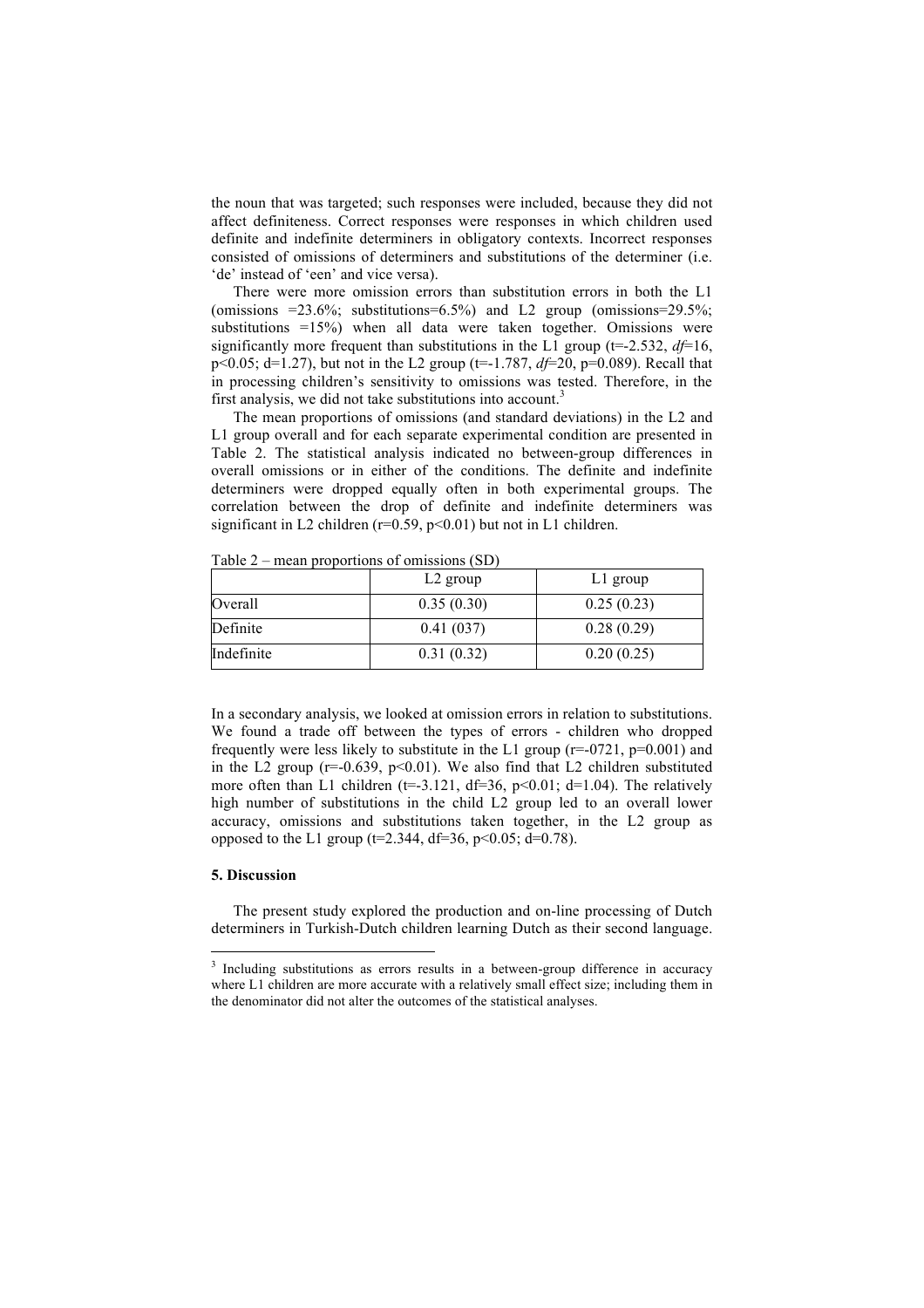This was done in order to investigate whether children who make errors with determiners in speech production are capable of noticing ungrammaticality induced by the omission of determiners in sentences that they had to process (listen to). Our secondary aim was to look more closely at the error patterns in the L1 and L2 production data.

The results indicate that both L1 and L2 children are sensitive to ungrammaticality of omissions in processing. Turning to the production data, we find that children in both groups frequently omit determiners, and that they omit definite and indefinite determiners equally frequently. Children in both groups also substitute determiners, with no difference in how often definite and indefinite determiners are substituted. There is a trade-of between the two types of errors: children who omit more substitute less and vice versa. When we compare the two groups of children we find in both groups the same asymmetry between the ability to process ungrammaticality in determiner use, on the one hand, and production problems with determiners, on the other. Focusing on determiner production, we observe three differences between the groups. First, L1 children omit significantly more than that they substitute. In the L2 group no statistically significant difference emerged between omissions and substitutions. Second, the L2 children substitute more than the L1 children. Third, L1 children are overall more accurate than the L2 children.

On the basis of these results we conclude that there is an asymmetry between the production and processing data in both groups tested. Both L1 and L2 children made a substantial number of omission errors in speech production; nevertheless, they were capable of noticing that determiners were omitted in obligatory contexts while they listened to sentences. This finding is in concordance with the MSIH, which predicts the asymmetry by assuming that the grammatical knowledge of determiners in both L1 and L2 children is intact and that the errors in production are related to spelling-out of the surface form.

According to the MSIH, errors of omission represent insertions of a default morpheme. In the case of determiners the default morpheme is a zero morpheme. By the same token, the MSIH predicts that there should be only one type of error in production, because there is one default rule. The errors of omission are expected to occur occasionally under communication, i.e. time, pressure. Taking a closer look at the frequency of omission errors, we cannot but conclude that these occurred more than just occasionally in L2 children: in 29,5% of all the data taken together. This rather frequent omission seems difficult to reconcile with the MSIH, but one could potentially argue that our production task was very demanding for the children. They had to remember the information from the first sentence introducing the context in order to fill in the PP containing the DP in the second sentence. This could subsequently have led to the more frequent application of the default rule - insertion of a zero morpheme observed as omission errors.

There is evidence from psycholinguistic studies indicating that bilinguals (younger and older adults) retrieve lexical items in a slower fashion than monolingual individuals. Some claim that this is due to a bigger lexicon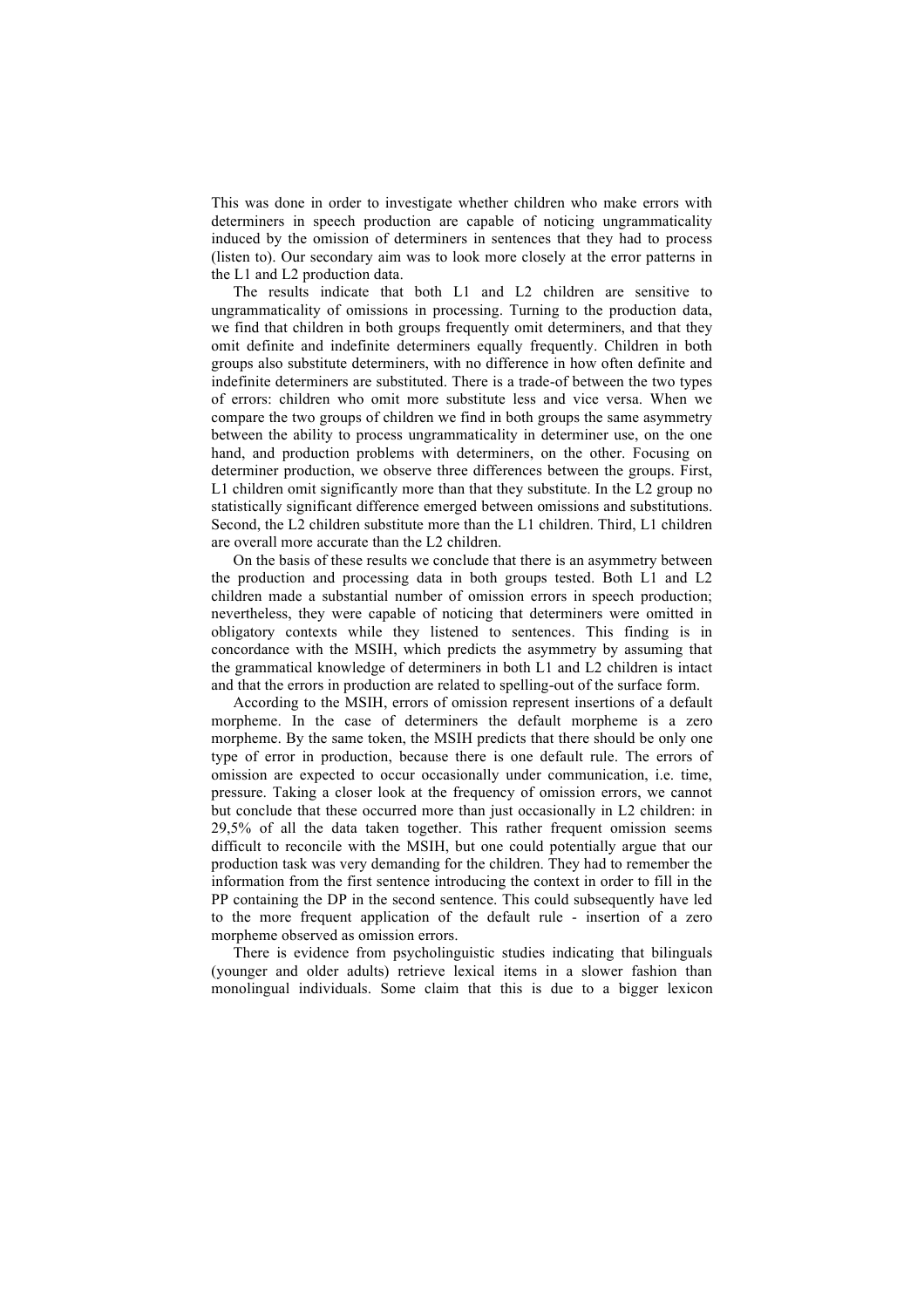comprising items form both languages that are being acquired (e.g. Gollan et al., 2005, Gollan et al., 2008) and others that it is related to interference between the two languages (see Bialystok et al., 2008). It could, thus, be the case that the L2 children we tested could not access the definite determiner 'de' and the indefinite determiner 'een' on time. Without the appropriate form available children were forced to rely on the default rule and insert a zero morpheme. The delayed access does not contradict the MSIH but provides potential insight into why L2 children would be forced to use a default rule in communicatively demanding situations. Note that in our study L2 children did not omit more often than the L1 children did. Possibly, their younger age might have delayed lexical access in the L1 group, cancelling out between-group differences in omission errors. .

Finally, the substitution errors in the L2 group (15%) are not negligible. The MSIH does not predict this type of error; nevertheless, they must be accounted for. In their study on L2 English children, Zdorenko and Paradis (2008) also found substitution errors. Their experiment was designed in order to test the Fluctuation Hypothesis (FH) (Ionin, 2003; Ionin et al., 2004) which has originally been proposed in order to explain adult L2 findings on determiner use. The FH assumes that definiteness and specificity are semantic contrasts that can be encoded in two-way determiner systems. Briefly, if a DP consisting of determiner and NP is [+definite], then the speaker and hearer presuppose the existence of a unique individual in the set denoted by the NP. If this DP is [+specific] then the speaker intends to refer to a unique individual in the set denoted by the NP and considers this individual to possess some noteworthy property. English marks definiteness in its determiner system. Other languages, such as Samoan, mark specificity in their determiner system. The FH predicts that a language learner will fluctuate between two parameter settings – one relying on specificity (Samoan) and the other relying on definiteness (English). In English, this fluctuation may show in two contexts: [+definite, -specific] and [-definite, +specific]. In the former context, misuse of 'a/an' is expected because the child is assuming the Samoan setting and categorising according to specificity. In the latter context, substitution of 'the' for 'a/an' is predicted, again because the 'Samoan' parameter-setting is applied. Notice that this hypothesis predicts substitution errors only and no omission errors. Zdorenko and Paradis tested only the [-definite, +specific] contexts and, as expected, find 'the' misuse in indefinite contexts as the most frequent error. Omissions were observed in children whose L1 was of the [-determiner] type.

In our experiment we tested the following contexts: [+definite, +specific] and [-definite, -specific], see examples in (1) and (2). These contexts are not ambiguous in terms of the FH and no substitution errors (fluctuation behaviour) are predicted. We did, however, find errors of substitution, which thus cannot be accounted for by the FH. In addition, we observe even more omission errors, which are not predicted for the contexts tested in our experiment nor for the ambiguous contexts tested by Zdorenko and Paradis.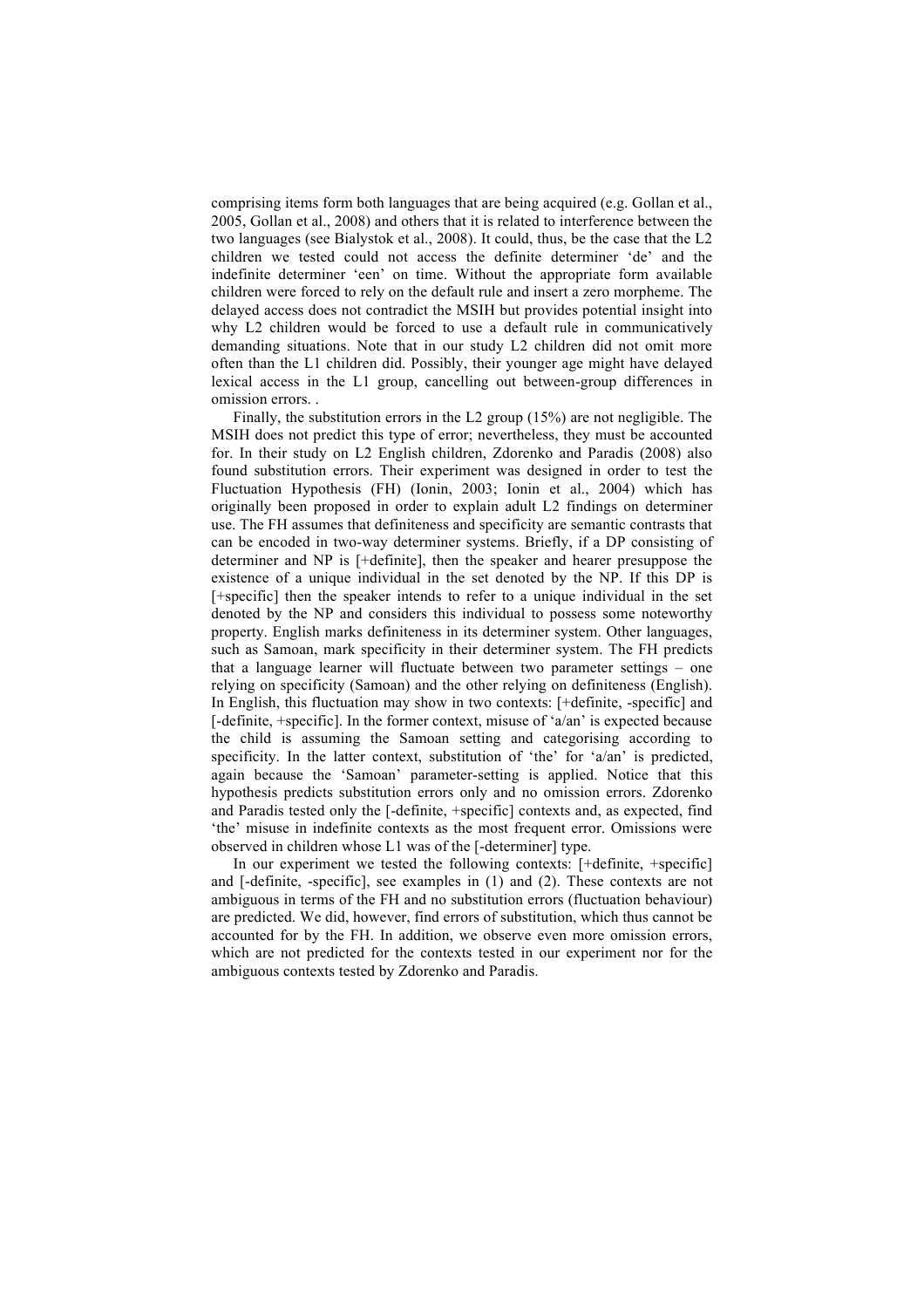The substitutions errors in our study may be related to lexical learning and the strength of the associations between 'de' and definiteness, on the one hand, and 'een' and indefiniteness, on the other. The stronger these associations, the fewer substitution errors we may expect and the weaker the associations, the more substitution errors we may expect. Given that in word learning frequency is a determining factor (Ellis, 2002, Lieven, 2010) it is expected that the more instances of use a learner has heard, the stronger the association between form and (semantic) features in the lexicon will be. Hence, we would be expect that the substitution errors, in contrast to omissions, are not related to communication pressure, but will gradually decrease in frequency after more exposure to the target language. Another prediction may be that children do not notice substitution errors while listening, in contrast to omission errors.

The L2 children in our study made more substitution errors than the L1 children. Previous studies indicated that bilingual children have smaller vocabularies in one of their languages in comparison to monolingual children learning this language (Pearson, Fernández & Oller, 1993). Given that vocabulary size is related to the amount of input children receive (Hoff & Naigles, 2002; Pearson, Fernández, Lewedeg, & Oller, 1997) and that bilingual children will generally receive less input in one language than monolingual children, we could hypothesize that the unstable lexical representations in the L2 children are due to the amount of Dutch input they receive. However, this hypothesis would predict that the L2 children in this study also had smaller vocabularies than the L1 children, which was not the case.

To what extent could transfer of cross-linguistic influence explain why the L2 children substituted so often? Suppose that the L2 children still showed effects of L1 transfer - which is improbable given their length of exposure to Dutch - then this would affect the amount of omission errors (Zdorenko  $\&$ Paradis, 2008), and not the substitutions. Hulk and Müller's (2000) theory of cross-linguistic influence posits that bilingual children may show a delayed development for phenomena at the syntax-discourse interface that superficially overlap between the two languages. This overlap would occur for bare nouns; Turkish can be considered a [-determiner] language and Dutch has contexts where bare nouns are grammatical (e.g., with mass nouns and indefinite plural nouns). Therefore, Turkish-Dutch bilinguals may go through a longer phase of determiner drop, but again no specific predictions are made for substitutions.

Taken together, we conclude that currently no straightforward explanation exists for the substitution errors found in our study. In particular is it unclear why Turkish-Dutch L2 children substitute determiners more frequently than L1 Dutch children do and do this in [+definite, +specific] and [-definite, -specific] contexts.

#### **6. Conclusion**

The omissions of determiners observed in L1 and L2 Dutch children are related to spell-out problems and not to a lack of grammatical knowledge, in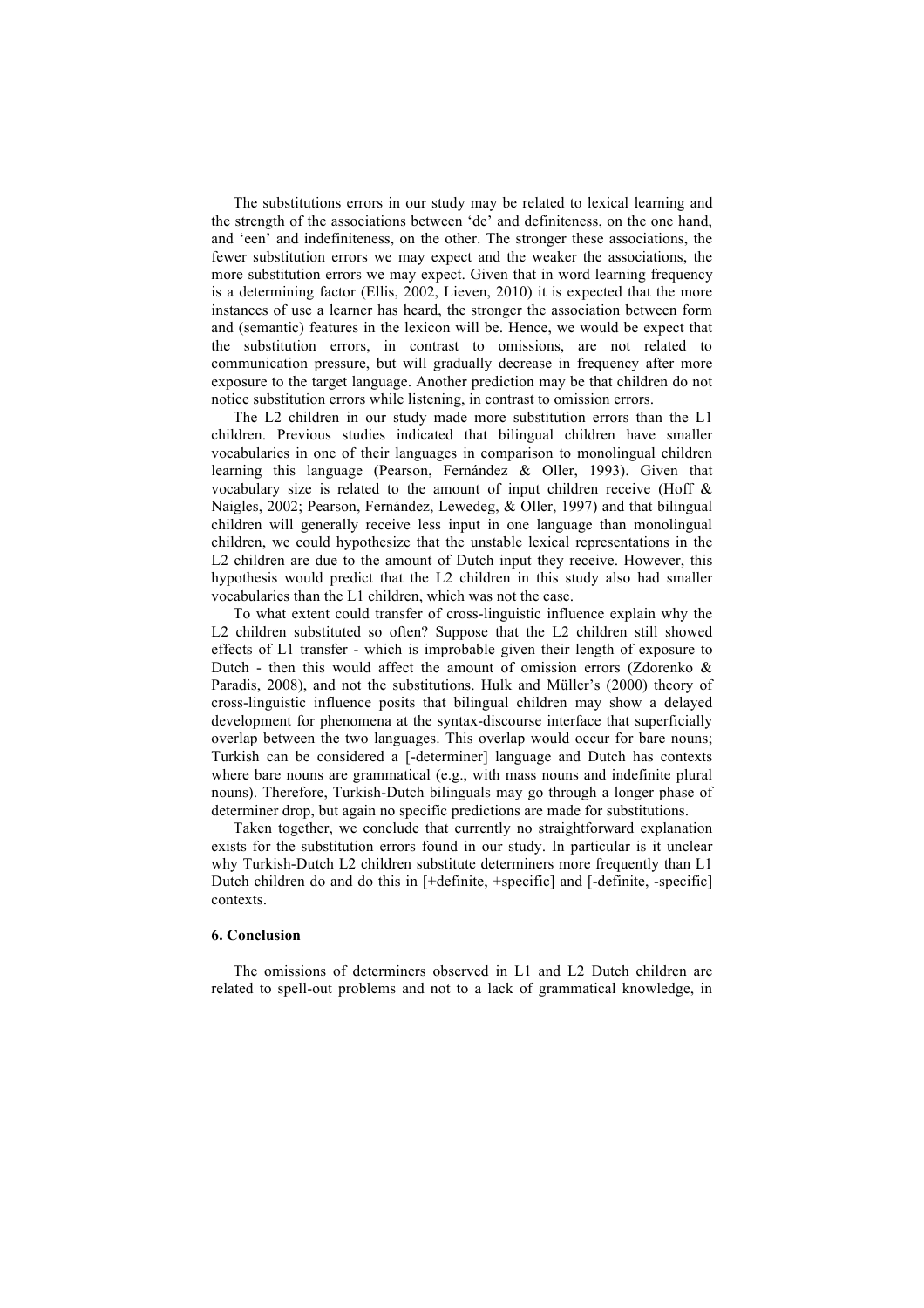accordance with the MSIH. This conclusion is confirmed by the asymmetry in production versus processing of definite and indefinite determiners in both L1 and L2 children. The error profiles we found in production were not fully compliant with the MSIH: the children omitted determiners relatively frequently and children who omitted determiners also substituted them. These results indicate that additional analyses are needed. An explanation that combines the MSIH with hypotheses about lexical access and lexical development may account for both the errors of omission and substitution in these populations. However, the fact that L2 children substitute more than the L1 children remains unexplained and leaves us with a question for the future research of why this would be the case.

#### **References**

- Avrutin, Sergey. 1999. *Development of the Syntax-Discourse Interface*. Dordrecht: Kluwer Academic Publishers.
- Avrutin, Sergey. 2004. Beyond Narrow Syntax. In L.Jenkins (Ed.), *Variation and Universals in Biolinguistics*. Elsevier.
- Blom, Elma, Polišenská, Daniela & Fred Weerman. 2008. Determiners, adjectives and age of onset: the acquisition of Dutch grammatical gender. *Second Language Research* 24(3): 289-323.
- Bialystok, Ellen, Craik, Ferguson, & Gigi Luk. 2008. Cognitive control and lexical access in younger and older bilinguals. Journal of Experimental Psychology: *Learning, Memory, and Cognition*, 34: 859-873.
- Chierchia, Gennaro. 1998a. Reference to kinds across languages.Natural Language Semantics, 6: 339–405.
- Chierchia, Gennaro. 1998b. Plurality of mass nouns and the notion of 'semantic parameter'. In S. Rothstein (ed.), *Events and grammar*: 53–103. Amsterdam: Kluwer.
- Cornips, Leonie & Aafke Hulk. 2008. Factors of success and failure in the acquisition of grammatical gender in Dutch. *Second Language Research* 24(3): 267-296.
- Damhuis, Resi, de Glopper, Kees, Boers, Marieke & Marijke Kienstra. 1992. Woordenlijst voor 4- tot 6-jarigen: Een streeflijst voor kleuters. Rotterdam: CED Groep - Het Projectbureau OVB.
- Ellis, Nick. 2002. Frequency effects in language acquisition: A review with implications for theories of implicit and explicit language acquisition. (Target article). *Studies in Second Language Acquisition*, 24, 143-188.
- Gollan, Tamar H., Montoya, Rosa I., Cera, Cynthia M., & Tiffany C. Sandoval. 2008. More use almost always means smaller a frequency effect: Aging, bilingualism, and the weaker links hypothesis. *Journal of Memory and Language*, 58: 787-814.
- Gollan, Tamar H., Montoya, Rosa I., Fennema-Notestine, Christine, & Shaunna K. Morris. 2005. Bilingualism affects picture naming but not picture classifica- tion. Memory & Cognition, 33, 1220–1234.
- Haznedar, Belma & Bonnie D. Schwartz. 1997. Are there optional infinitives in child L2 acquisition? In Hughes, E., Hughes, M. & Greenhill, A., (Eds.), *Proceedings of the 21st Annual Boston University Conference on Language Development*. Somerville, MA: Cascadilla Press: 257–268.
- Hoff, Erica & Letitia Naigles. 2002. How children use input to acquire a lexicon. Child Development, 73, 2: 418–433.